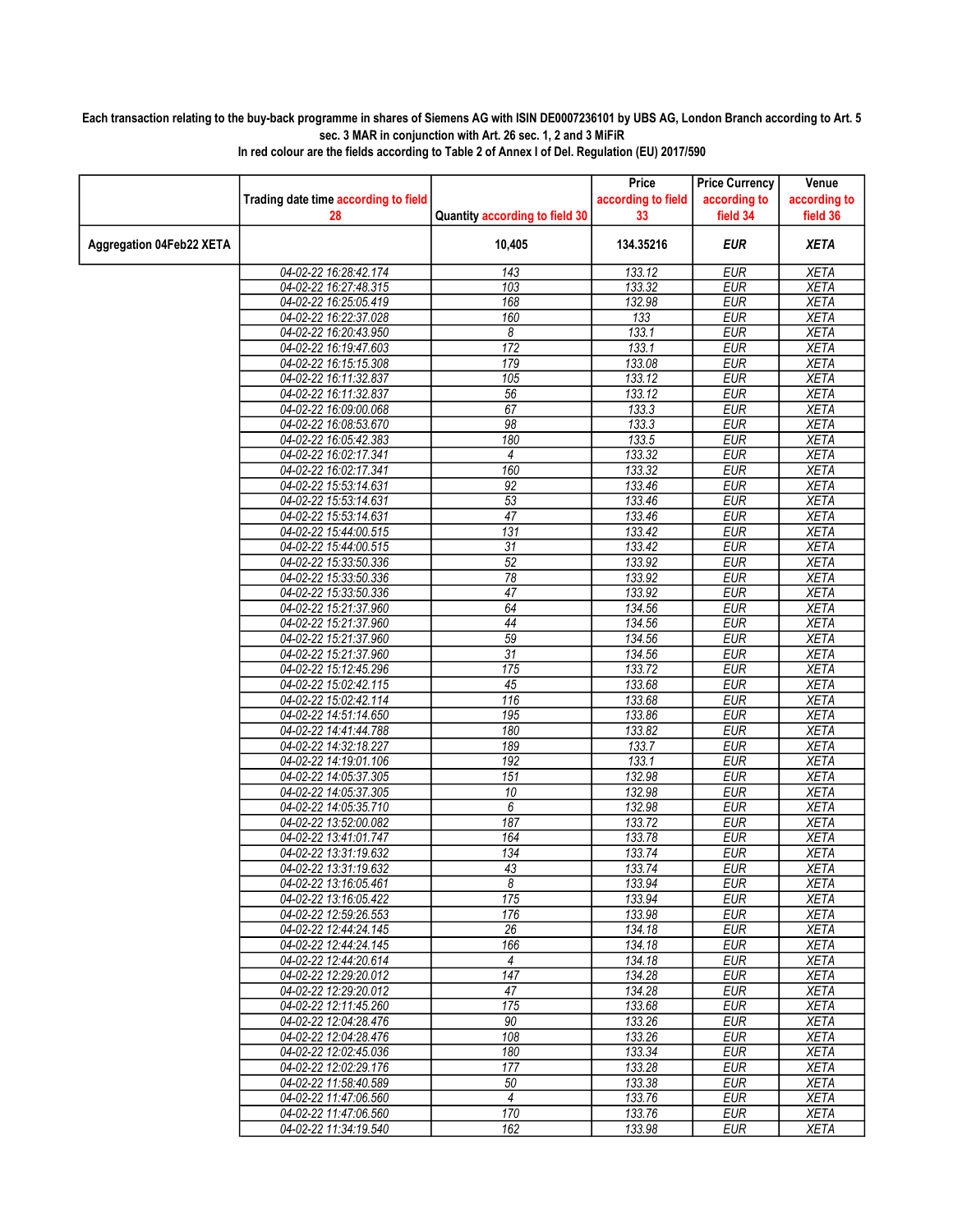| 04-02-22 11:21:01.494 | 58               | 134.14 | <b>EUR</b> | <b>XETA</b> |
|-----------------------|------------------|--------|------------|-------------|
| 04-02-22 11:21:01.494 | $\overline{122}$ | 134.14 | <b>EUR</b> | <b>XETA</b> |
| 04-02-22 11:09:52.906 | 182              | 134.18 | <b>EUR</b> | <b>XETA</b> |
| 04-02-22 11:00:03.430 | 195              | 134.46 | <b>EUR</b> | <b>XETA</b> |
| 04-02-22 10:56:29.641 | 193              | 134.6  | <b>EUR</b> | <b>XETA</b> |
| 04-02-22 10:53:22.420 | 169              | 134.74 | <b>EUR</b> | <b>XETA</b> |
| 04-02-22 10:47:22.160 | 196              | 134.54 | <b>EUR</b> | <b>XETA</b> |
| 04-02-22 10:36:59.291 | 181              | 134.54 | <b>EUR</b> | <b>XETA</b> |
| 04-02-22 10:26:36.650 | 176              | 134.96 | <b>EUR</b> | <b>XETA</b> |
| 04-02-22 10:15:32.405 | 15               | 134.94 | <b>EUR</b> | <b>XETA</b> |
| 04-02-22 10:15:32.405 | 164              | 134.94 | <b>EUR</b> | <b>XETA</b> |
| 04-02-22 10:02:51.346 | 127              | 134.94 | <b>EUR</b> | <b>XETA</b> |
| 04-02-22 10:02:47.726 | 35               | 134.94 | <b>EUR</b> | <b>XETA</b> |
| 04-02-22 10:02:47.726 | 35               | 134.94 | <b>EUR</b> | <b>XETA</b> |
| 04-02-22 09:52:31.544 | $\overline{3}$   | 135.28 | <b>EUR</b> | <b>XETA</b> |
| 04-02-22 09:52:31.544 | 190              | 135.28 | <b>EUR</b> | <b>XETA</b> |
| 04-02-22 09:42:14.462 | 176              | 135.62 | <b>EUR</b> | <b>XETA</b> |
| 04-02-22 09:35:23.126 | 21               | 135.6  | <b>EUR</b> | <b>XETA</b> |
| 04-02-22 09:35:23.126 | 12               | 135.6  | <b>EUR</b> | <b>XETA</b> |
| 04-02-22 09:35:23 126 | 35               | 135.6  | <b>EUR</b> | <b>XETA</b> |
| 04-02-22 09:35:22.002 | 35               | 135.6  | <b>EUR</b> | <b>XETA</b> |
| 04-02-22 09:21:23.017 | 196              | 135.34 | <b>EUR</b> | <b>XETA</b> |
| 04-02-22 09:12:39.358 | 164              | 135.68 | <b>EUR</b> | <b>XETA</b> |
| 04-02-22 09:04:08.388 | 161              | 135.54 | <b>EUR</b> | <b>XETA</b> |
| 04-02-22 08:56:32.263 | 166              | 135.54 | <b>EUR</b> | <b>XETA</b> |
| 04-02-22 08:50:19.973 | 161              | 135.72 | <b>EUR</b> | <b>XETA</b> |
| 04-02-22 08:43:54.503 | 170              | 135.86 | <b>EUR</b> | <b>XETA</b> |
| 04-02-22 08:34:05.348 | 156              | 136.26 | <b>EUR</b> | <b>XETA</b> |
| 04-02-22 08:34:05.348 | 35               | 136.26 | <b>EUR</b> | <b>XETA</b> |
| 04-02-22 08:28:33.650 | 125              | 136    | <b>EUR</b> | <b>XETA</b> |
| 04-02-22 08:28:33.650 | 52               | 135.98 | <b>EUR</b> | <b>XETA</b> |
| 04-02-22 08:25:56.012 | 172              | 136.3  | <b>EUR</b> | <b>XETA</b> |
| 04-02-22 08:21:48.509 | 99               | 136.48 | <b>EUR</b> | <b>XETA</b> |
| 04-02-22 08:21:48.509 | 62               | 136.48 | <b>EUR</b> | <b>XETA</b> |
| 04-02-22 08:16:52.059 | 198              | 136.9  | <b>EUR</b> | <b>XETA</b> |
| 04-02-22 08:08:46.893 | 45               | 137.38 | <b>EUR</b> | <b>XETA</b> |
| 04-02-22 08:08:46.893 | 139              | 137.38 | <b>EUR</b> | <b>XETA</b> |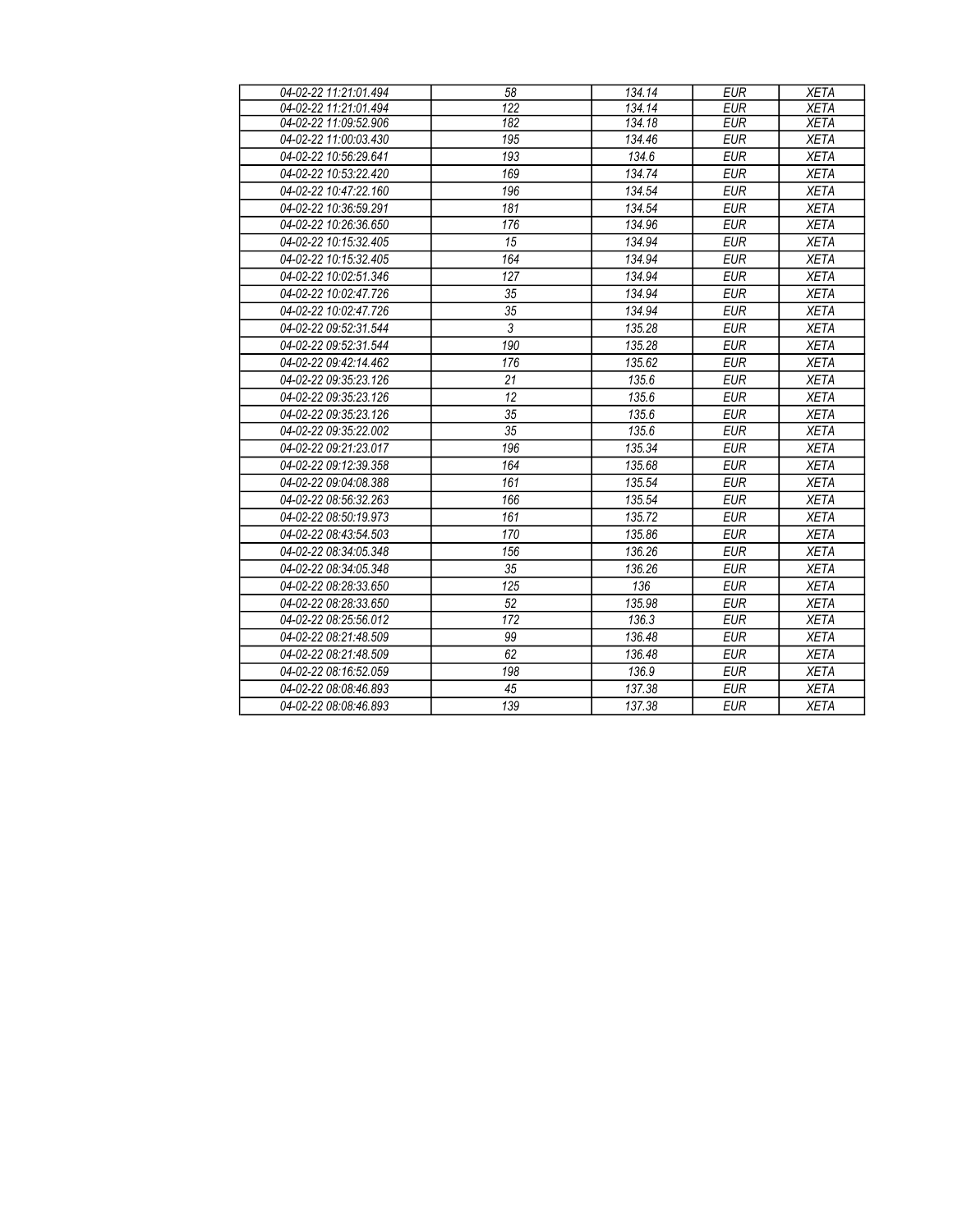## Each order relating to the buy-back programme above according to Art. 5 sec. 3 MAR in conjunction with Art. 25 sec. 1 and 2 MiFiR

In red colour are the fields according to Table 2 of the Annex of Del. Regulation (EU) 2017/580; alternatively you may report the

| Date and Time according to field 9 | <b>Segment MIC code</b><br>according to field 16 | <b>Transaction price</b><br>according to field 28 | <b>Price currency according</b><br>to field 29 | <b>Buy-sell indicator</b><br>according to field 32 |
|------------------------------------|--------------------------------------------------|---------------------------------------------------|------------------------------------------------|----------------------------------------------------|
| 04-02-22 16:28:42.174              | <b>XETA</b>                                      | 133.12                                            | <b>EUR</b>                                     | <b>BUY</b>                                         |
| 04-02-22 16:27:48.315              | <b>XETA</b>                                      | 133.32                                            | <b>EUR</b>                                     | <b>BUY</b>                                         |
| 04-02-22 16:25:05.419              | <b>XETA</b>                                      | 132.98                                            | <b>EUR</b>                                     | <b>BUY</b>                                         |
| 04-02-22 16:22:37.028              | <b>XETA</b>                                      | 133                                               | <b>EUR</b>                                     | <b>BUY</b>                                         |
| 04-02-22 16:20:43.950              | <b>XETA</b>                                      | 133.1                                             | <b>EUR</b>                                     | <b>BUY</b>                                         |
| 04-02-22 16:19:47.603              | <b>XETA</b>                                      | 133.1                                             | <b>EUR</b>                                     | <b>BUY</b>                                         |
| 04-02-22 16:15:15.308              | <b>XETA</b>                                      | 133.08                                            | <b>EUR</b>                                     | <b>BUY</b>                                         |
| 04-02-22 16:11:32.837              | <b>XETA</b>                                      | 133.12                                            | <b>EUR</b>                                     | <b>BUY</b>                                         |
| 04-02-22 16:11:32.837              | <b>XETA</b>                                      | 133.12                                            | <b>EUR</b>                                     | <b>BUY</b>                                         |
| 04-02-22 16:09:00.068              | <b>XETA</b>                                      | 133.3                                             | <b>EUR</b>                                     | <b>BUY</b>                                         |
| 04-02-22 16:08:53.670              | <b>XETA</b>                                      | 133.3                                             | <b>EUR</b>                                     | <b>BUY</b>                                         |
| 04-02-22 16:05:42.383              | <b>XETA</b>                                      | 133.5                                             | <b>EUR</b>                                     | <b>BUY</b>                                         |
| 04-02-22 16:02:17.341              | <b>XETA</b>                                      | 133.32                                            | <b>EUR</b>                                     | <b>BUY</b>                                         |
| 04-02-22 16:02:17.341              | <b>XETA</b>                                      | 133.32                                            | <b>EUR</b>                                     | <b>BUY</b>                                         |
| 04-02-22 15:53:14.631              | <b>XETA</b>                                      | 133.46                                            | <b>EUR</b>                                     | <b>BUY</b>                                         |
| 04-02-22 15:53:14.631              | <b>XETA</b>                                      | 133.46                                            | <b>EUR</b>                                     | <b>BUY</b>                                         |
| 04-02-22 15:53:14.631              | <b>XETA</b>                                      | 133.46                                            | <b>EUR</b>                                     | <b>BUY</b>                                         |
| 04-02-22 15:44:00.515              | <b>XETA</b>                                      | 133.42                                            | <b>EUR</b>                                     | <b>BUY</b>                                         |
| 04-02-22 15:44:00.515              | <b>XETA</b>                                      | 133.42                                            | <b>EUR</b>                                     | <b>BUY</b>                                         |
| 04-02-22 15:33:50.336              | <b>XETA</b>                                      | 133.92                                            | <b>EUR</b>                                     | <b>BUY</b>                                         |
| 04-02-22 15:33:50.336              | <b>XETA</b>                                      | 133.92                                            | <b>EUR</b>                                     | <b>BUY</b>                                         |
| 04-02-22 15:33:50.336              | <b>XETA</b>                                      | 133.92                                            | <b>EUR</b>                                     | <b>BUY</b>                                         |
| 04-02-22 15:21:37.960              | <b>XETA</b>                                      | 134.56                                            | <b>EUR</b>                                     | <b>BUY</b>                                         |
| 04-02-22 15:21:37.960              | <b>XETA</b>                                      | 134.56                                            | <b>EUR</b>                                     | <b>BUY</b>                                         |
| 04-02-22 15:21:37.960              | <b>XETA</b>                                      | 134.56                                            | <b>EUR</b>                                     | <b>BUY</b>                                         |
| 04-02-22 15:21:37.960              | <b>XETA</b>                                      | 134.56                                            | <b>EUR</b>                                     | <b>BUY</b>                                         |
| 04-02-22 15:12:45.296              | <b>XETA</b>                                      | 133.72                                            | <b>EUR</b>                                     | <b>BUY</b>                                         |
| 04-02-22 15:02:42.115              | <b>XETA</b>                                      | 133.68                                            | <b>EUR</b>                                     | <b>BUY</b>                                         |
| 04-02-22 15:02:42.114              | <b>XETA</b>                                      | 133.68                                            | <b>EUR</b>                                     | <b>BUY</b>                                         |
| 04-02-22 14:51:14.650              | <b>XETA</b>                                      | 133.86                                            | <b>EUR</b>                                     | <b>BUY</b>                                         |
| 04-02-22 14:41:44.788              | <b>XETA</b>                                      | 133.82                                            | <b>EUR</b>                                     | <b>BUY</b>                                         |
| 04-02-22 14:32:18.227              | <b>XETA</b>                                      | 133.7                                             | <b>EUR</b>                                     | <b>BUY</b>                                         |
| 04-02-22 14:19:01.106              | <b>XETA</b>                                      | 133.1                                             | <b>EUR</b>                                     | <b>BUY</b>                                         |
| 04-02-22 14:05:37.305              | <b>XETA</b>                                      | 132.98                                            | <b>EUR</b>                                     | <b>BUY</b>                                         |
| 04-02-22 14:05:37.305              | <b>XETA</b>                                      | 132.98                                            | <b>EUR</b>                                     | <b>BUY</b>                                         |
| 04-02-22 14:05:35.710              | <b>XETA</b>                                      | 132.98                                            | <b>EUR</b>                                     | <b>BUY</b>                                         |
| 04-02-22 13:52:00.082              | <b>XETA</b>                                      | 133.72                                            | <b>EUR</b>                                     | <b>BUY</b>                                         |
| 04-02-22 13:41:01.747              | <b>XETA</b>                                      | 133.78                                            | <b>EUR</b>                                     | <b>BUY</b>                                         |
| 04-02-22 13:31:19.632              | <b>XETA</b>                                      | 133.74                                            | <b>EUR</b>                                     | <b>BUY</b>                                         |
| 04-02-22 13:31:19.632              | <b>XETA</b>                                      | 133.74                                            | <b>EUR</b>                                     | <b>BUY</b>                                         |
| 04-02-22 13:16:05.461              | <b>XETA</b>                                      | 133.94                                            | <b>EUR</b>                                     | <b>BUY</b>                                         |
| 04-02-22 13:16:05.422              | <b>XETA</b>                                      | 133.94                                            | <b>EUR</b>                                     | <b>BUY</b>                                         |
| 04-02-22 12:59:26.553              | <b>XETA</b>                                      | 133.98                                            | <b>EUR</b>                                     | <b>BUY</b>                                         |
| 04-02-22 12:44:24.145              | <b>XETA</b>                                      | 134.18                                            | <b>EUR</b>                                     | <b>BUY</b>                                         |
| 04-02-22 12:44:24.145              | <b>XETA</b>                                      | 134.18                                            | <b>EUR</b>                                     | <b>BUY</b>                                         |
| 04-02-22 12:44:20.614              | <b>XETA</b>                                      | 134.18                                            | <b>EUR</b>                                     | <b>BUY</b>                                         |
| 04-02-22 12:29:20.012              | <b>XETA</b>                                      | 134.28                                            | <b>EUR</b>                                     | <b>BUY</b>                                         |
| 04-02-22 12:29:20.012              | <b>XETA</b>                                      | 134.28                                            | <b>EUR</b>                                     | <b>BUY</b>                                         |